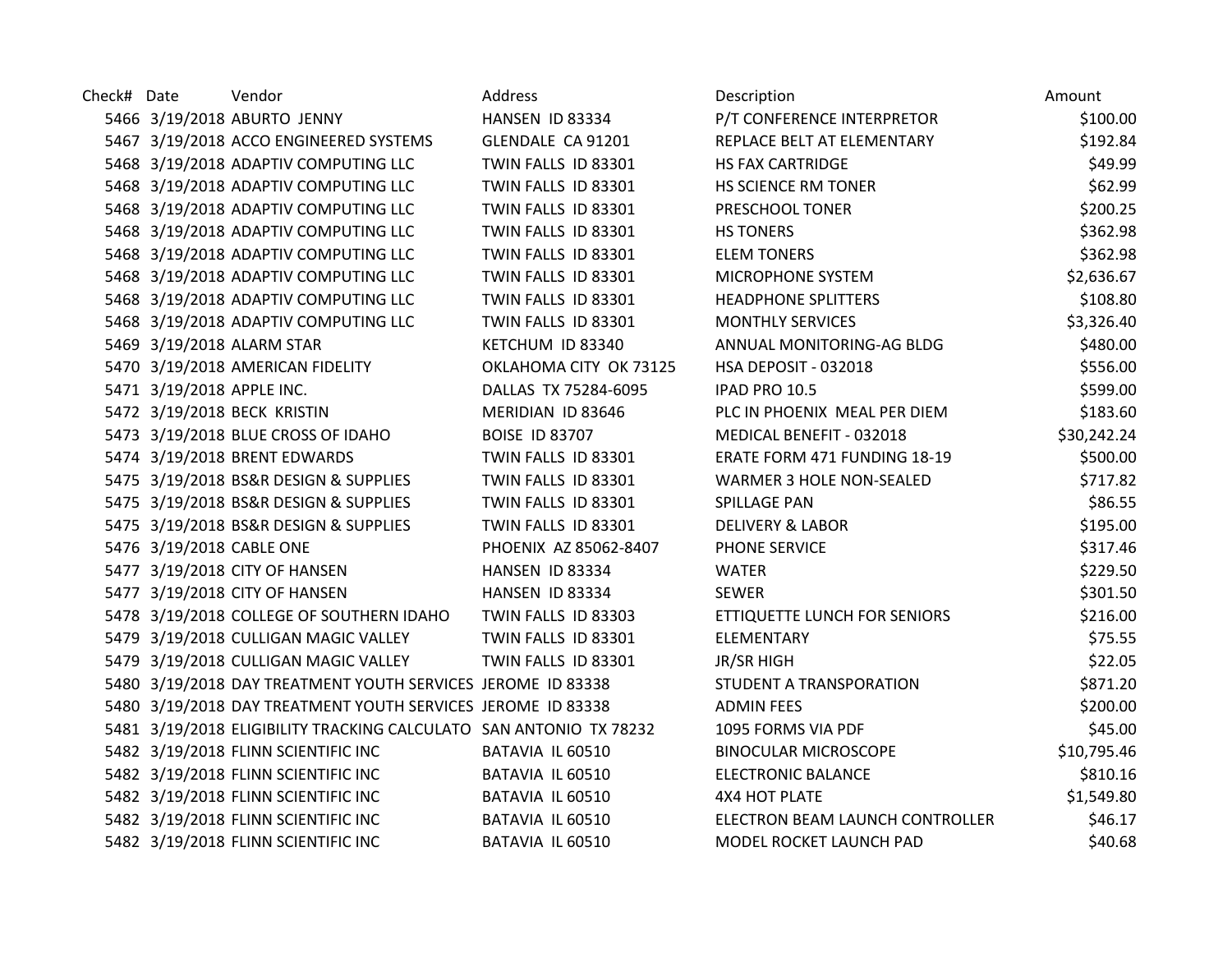| 5482 3/19/2018 FLINN SCIENTIFIC INC     | BATAVIA IL 60510          | <b>ALTITUDE FINDER</b>             | \$45.36    |
|-----------------------------------------|---------------------------|------------------------------------|------------|
| 5482 3/19/2018 FLINN SCIENTIFIC INC     | BATAVIA IL 60510          | <b>VIKING ROCKETS (PKG OF 12)</b>  | \$284.40   |
| 5482 3/19/2018 FLINN SCIENTIFIC INC     | BATAVIA IL 60510          | ROCKET ENGINES A8-3 (PKG OF 24)    | \$205.74   |
| 5482 3/19/2018 FLINN SCIENTIFIC INC     | BATAVIA IL 60510          | SOIL ANALYSIS KIT                  | \$421.61   |
| 5482 3/19/2018 FLINN SCIENTIFIC INC     | BATAVIA IL 60510          | LIQUID ACCELEROMETER--DEMONSTRATIO | \$79.43    |
| 5482 3/19/2018 FLINN SCIENTIFIC INC     | BATAVIA IL 60510          | NEULOG CONDUCTIVITY LOGGER SENSOR  | \$94.28    |
| 5482 3/19/2018 FLINN SCIENTIFIC INC     | BATAVIA IL 60510          | COMPREHENSIVE BIOTECHNOLOGY LAB SY | \$1,507.05 |
| 5482 3/19/2018 FLINN SCIENTIFIC INC     | BATAVIA IL 60510          | EMB AGAR 100G                      | \$46.80    |
| 5482 3/19/2018 FLINN SCIENTIFIC INC     | BATAVIA IL 60510          | MITOSIS AND MEIOSIS STUDY SET      | \$151.38   |
| 5482 3/19/2018 FLINN SCIENTIFIC INC     | BATAVIA IL 60510          | STEMS MICROSCOPE SLIDE             | \$92.48    |
| 5482 3/19/2018 FLINN SCIENTIFIC INC     | BATAVIA IL 60510          | ROOTS MICROSCOPE SLIDE             | \$116.10   |
| 5482 3/19/2018 FLINN SCIENTIFIC INC     | BATAVIA IL 60510          | LEAVES MICROSCOPE SLIDE            | \$150.53   |
| 5482 3/19/2018 FLINN SCIENTIFIC INC     | BATAVIA IL 60510          | LEAF EPIDERMIS MICROSCOPE SLIDE    | \$101.93   |
| 5482 3/19/2018 FLINN SCIENTIFIC INC     | BATAVIA IL 60510          | HERBACEOUS AND WOODY STEM MICROSCO | \$126.90   |
| 5482 3/19/2018 FLINN SCIENTIFIC INC     | BATAVIA IL 60510          | ADVANCED SLIDE-MAKING-STUDENT LAB  | \$230.40   |
| 5482 3/19/2018 FLINN SCIENTIFIC INC     | BATAVIA IL 60510          | <b>SLIDE STORAGE BOX</b>           | \$17.28    |
| 5482 3/19/2018 FLINN SCIENTIFIC INC     | BATAVIA IL 60510          | <b>SLIDE PREP SET-GLASS</b>        | \$79.11    |
| 5483 3/19/2018 FOOD SERVICES OF AMERICA | SEATTLE WA 98124-1846     | <b>FRIDAY LUNCH</b>                | \$104.52   |
| 5483 3/19/2018 FOOD SERVICES OF AMERICA | SEATTLE WA 98124-1846     | <b>FOOD SUPPLIES</b>               | \$740.56   |
| 5483 3/19/2018 FOOD SERVICES OF AMERICA | SEATTLE WA 98124-1846     | <b>FOOD SUPPLIES</b>               | \$1,212.09 |
| 5483 3/19/2018 FOOD SERVICES OF AMERICA | SEATTLE WA 98124-1846     | <b>FOOD SUPPLIES</b>               | $-518.95$  |
| 5483 3/19/2018 FOOD SERVICES OF AMERICA | SEATTLE WA 98124-1846     | <b>FOOD SUPPLIES</b>               | \$1,045.67 |
| 5483 3/19/2018 FOOD SERVICES OF AMERICA | SEATTLE WA 98124-1846     | <b>FOOD SUPPLIES</b>               | \$1,856.21 |
| 5483 3/19/2018 FOOD SERVICES OF AMERICA | SEATTLE WA 98124-1846     | FFV-FOOD SUPPLIES                  | \$363.02   |
| 5483 3/19/2018 FOOD SERVICES OF AMERICA | SEATTLE WA 98124-1846     | FFV-FOOD SUPPLIES                  | \$243.28   |
| 5483 3/19/2018 FOOD SERVICES OF AMERICA | SEATTLE WA 98124-1846     | FFV-FOOD SUPPLIES                  | \$106.26   |
| 5483 3/19/2018 FOOD SERVICES OF AMERICA | SEATTLE WA 98124-1846     | FFV-FOOD SUPPLIES                  | \$330.24   |
| 5484 3/19/2018 FOX FLORAL               | TWIN FALLS ID 83301       | <b>FLOWERS FOR R HUGHES</b>        | \$60.00    |
| 5485 3/19/2018 FRANZ FAMILY BAKERIES    | LOS ANGELES CA 90074-2654 | <b>BAKERY GOOD</b>                 | \$36.90    |
| 5485 3/19/2018 FRANZ FAMILY BAKERIES    | LOS ANGELES CA 90074-2654 | <b>BAKERY GOOD</b>                 | \$69.90    |
| 5485 3/19/2018 FRANZ FAMILY BAKERIES    | LOS ANGELES CA 90074-2654 | <b>BAKERY GOOD</b>                 | \$36.90    |
| 5486 3/19/2018 GEM STATE PAPER          | TWIN FALLS ID 83303-0469  | <b>CUSTODIAL SUPPLIES</b>          | \$508.66   |
| 5486 3/19/2018 GEM STATE PAPER          | TWIN FALLS ID 83303-0469  | <b>VACUUM CLEANER</b>              | \$359.00   |
| 5486 3/19/2018 GEM STATE PAPER          | TWIN FALLS ID 83303-0469  | <b>CUSTODIAL SUPPLIES</b>          | \$269.56   |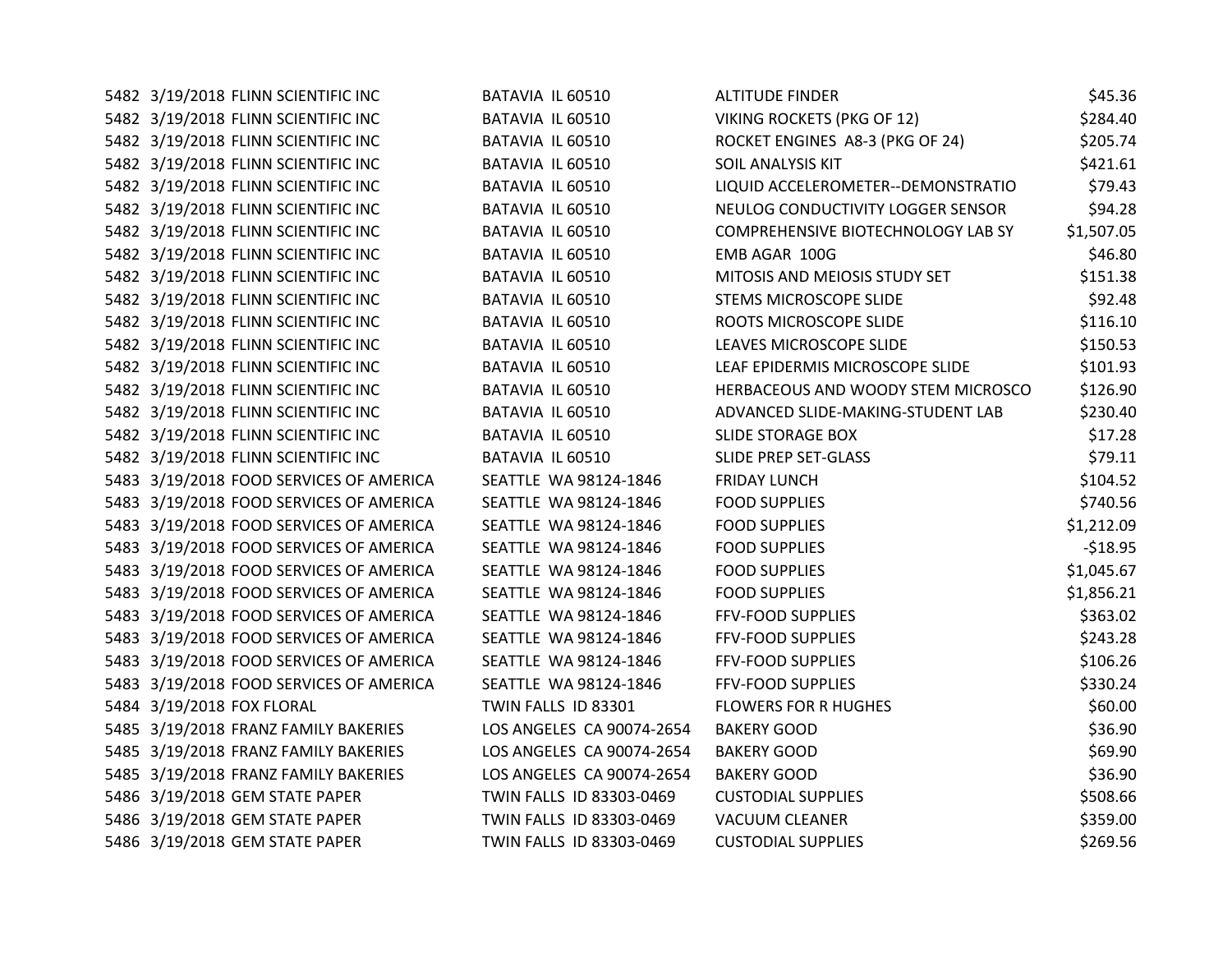| 5487 3/19/2018 GREAT AMERICA FINANCIAL SERV DALLAS TX 75266-0831 |                          | COPIER AGREEMENT-ELEM                     | \$138.00     |
|------------------------------------------------------------------|--------------------------|-------------------------------------------|--------------|
| 5487 3/19/2018 GREAT AMERICA FINANCIAL SERV DALLAS TX 75266-0831 |                          | COPIER AGREEMENT-JR/SR HIGH               | \$137.00     |
| 5488 3/19/2018 HAMILTON SHAREE                                   | KIMBERLY ID 83341        | LICE TREATMENT                            | \$185.61     |
| 5488 3/19/2018 HAMILTON SHAREE                                   | KIMBERLY ID 83341        | <b>SNACKS FOR POCATELLO TRIP</b>          | \$53.17      |
| 5489 3/19/2018 HANSEN SCHOOL DISTRICT #415                       |                          | EMPLOYER SHARE FICA & MDCR - 032018       | \$12,275.14  |
| 5490 3/19/2018 HANSEN SCHOOL DISTRICT #415                       |                          | <b>EMPLOYER SHARE RETIREMENT - 032018</b> | \$19,558.19  |
| 5491 3/19/2018 HANSEN SCHOOL DISTRICT #415                       |                          | PAYROLL - 032018                          | \$164,988.00 |
| 5492 3/19/2018 HANSEN SCHOOL DISTRICT                            |                          | ALTERNATIVE AUTORIZATION FEE              | \$100.00     |
| 5492 3/19/2018 HANSEN SCHOOL DISTRICT                            |                          | HOTEL FOR A MARTIN-PD IN BOISE            | \$93.00      |
| 5493 3/19/2018 HENDERSON RICHARD                                 | TWIN FALLS ID 83301      | MILEAGE-CHAROLETT DANIELSON TRAIN         | \$237.44     |
| 5493 3/19/2018 HENDERSON RICHARD                                 | TWIN FALLS ID 83301      | IASAE SPRING DIRECTORS CONF               | \$142.04     |
| 5494 3/19/2018 HERNANDEZ DACIA                                   | HANSEN ID 83334          | <b>FRIDAY SCHOOL LUNCHES</b>              | \$319.18     |
| 5494 3/19/2018 HERNANDEZ DACIA                                   | HANSEN ID 83334          | PLC IN PHOENIX MEAL PER DIEM              | \$183.60     |
| 5494 3/19/2018 HERNANDEZ DACIA                                   | <b>HANSEN ID 83334</b>   | <b>PLC EXPENSES</b>                       | \$41.52      |
| 5495 3/19/2018 HOME DEPOT CREDIT SERV                            | LOUISVILLE KY 40290-1030 | <b>CLASSROOM PROJECT SUPPLIES</b>         | \$83.52      |
| 5496 3/19/2018 HOWELL ELAYNE                                     | <b>EDEN ID 83325</b>     | IASBO FINANCIAL WRKSP-MILEAGE             | \$149.80     |
| 5496 3/19/2018 HOWELL ELAYNE                                     | <b>EDEN ID 83325</b>     | IASBO FINANCIAL WRKSP-MEAL                | \$27.00      |
| 5496 3/19/2018 HOWELL ELAYNE                                     | <b>EDEN ID 83325</b>     | IASBO FINANCIAL WRKSP-HOTEL               | \$246.34     |
| 5497 3/19/2018 IDAHO ASSOC. OF SCHOOL ADMIN BOISE ID 83714       |                          | <b>REGISTRATION FOR IASEA CONF FOR R</b>  | \$175.00     |
| 5498 3/19/2018 IDAHO DEPT OF HEALTH & WELFAR BOISE ID 83720-0036 |                          | <b>MEDICAID MATCH</b>                     | \$6,000.00   |
| 5499 3/19/2018 IDAHO DIGITAL LEARNING                            | <b>BOISE ID 83707</b>    | <b>IDLA CLASSES</b>                       | \$2,370.00   |
| 5499 3/19/2018 IDAHO DIGITAL LEARNING                            | <b>BOISE ID 83707</b>    | <b>ADVANCE MATH CLASSES</b>               | \$225.00     |
| 5500 3/19/2018 IDAHO POWER                                       | Seattle WA 98124-1966    | PRESCHOOL                                 | \$77.67      |
| 5500 3/19/2018 IDAHO POWER                                       | Seattle WA 98124-1966    | <b>SOUTH MODULAR</b>                      | \$16.92      |
| 5500 3/19/2018 IDAHO POWER                                       | Seattle WA 98124-1966    | <b>FOOTBALL FIELD</b>                     | \$5.19       |
| 5500 3/19/2018 IDAHO POWER                                       | Seattle WA 98124-1966    | <b>IRRIGATION PUMP</b>                    | \$16.60      |
| 5500 3/19/2018 IDAHO POWER                                       | Seattle WA 98124-1966    | JR/SR HIGH                                | \$2,127.73   |
| 5500 3/19/2018 IDAHO POWER                                       | Seattle WA 98124-1966    | ELEMENTARY                                | \$2,701.98   |
| 5501 3/19/2018 IDAHO STATE BILLING SERVICE                       | <b>BOISE ID 83709</b>    | MEDICAID ADMIN FEE                        | \$2,274.90   |
| 5502 3/19/2018 INTEGRATED TECHNOLOGIES                           | TWIN FALLS ID 83303-1843 | <b>STAPLES</b>                            | \$98.00      |
| 5502 3/19/2018 INTEGRATED TECHNOLOGIES                           | TWIN FALLS ID 83303-1843 | COPIES-HS                                 | \$192.80     |
| 5502 3/19/2018 INTEGRATED TECHNOLOGIES                           | TWIN FALLS ID 83303-1843 | <b>COPIES-ELEM (XEROX)</b>                | \$127.28     |
| 5502 3/19/2018 INTEGRATED TECHNOLOGIES                           | TWIN FALLS ID 83303-1843 | COPIES-ELEM (SHARP)                       | \$387.86     |
| 5502 3/19/2018 INTEGRATED TECHNOLOGIES                           | TWIN FALLS ID 83303-1843 | <b>HS OFFICE</b>                          | \$10.43      |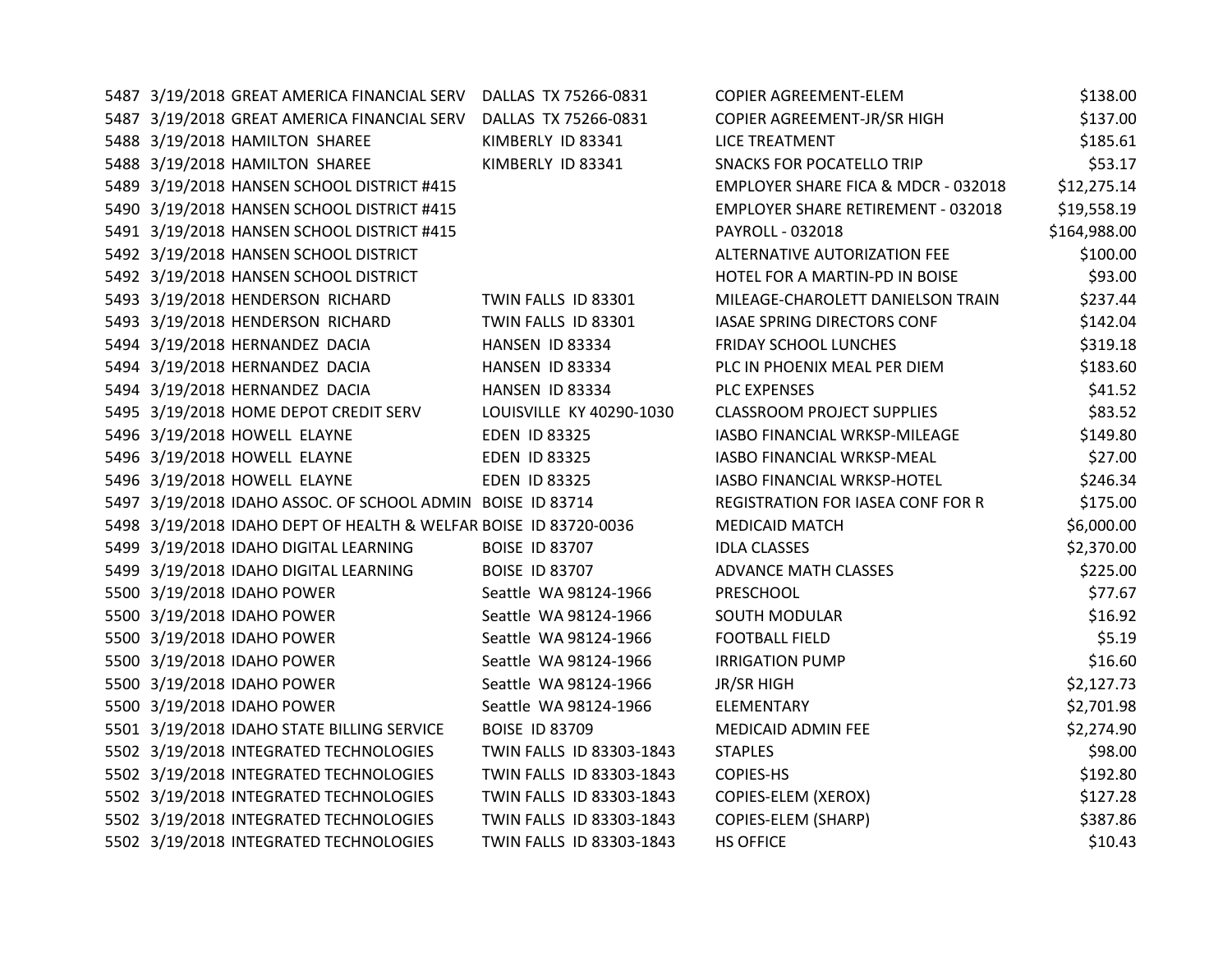| 5502 3/19/2018 INTEGRATED TECHNOLOGIES   | TWIN FALLS ID 83303-1843                   | COPIES-ELEM (ADJUSTED FEB BILL)         | \$390.29   |
|------------------------------------------|--------------------------------------------|-----------------------------------------|------------|
| 5503 3/19/2018 INTERMOUNTAIN GAS         | <b>BOISE ID 83732</b>                      | JR/SR HIGH                              | \$1,467.35 |
| 5503 3/19/2018 INTERMOUNTAIN GAS         | <b>BOISE ID 83732</b>                      | AG BLDG                                 | \$560.19   |
| 5503 3/19/2018 INTERMOUNTAIN GAS         | <b>BOISE ID 83732</b>                      | ELEMENTARY                              | \$392.45   |
| 5503 3/19/2018 INTERMOUNTAIN GAS         | <b>BOISE ID 83732</b>                      | PRESCHOOL                               | \$88.43    |
| 5504 3/19/2018 JOSTENS                   | CHICAGO IL 60673-1213                      | <b>SHIPPING &amp; HANDELING</b>         | \$27.18    |
| 5504 3/19/2018 JOSTENS                   | CHICAGO IL 60673-1213                      | <b>COVERS</b>                           | \$227.50   |
| 5504 3/19/2018 JOSTENS                   | CHICAGO IL 60673-1213                      | <b>DIPLOMAS</b>                         | \$211.10   |
| 5505 3/19/2018 KELLY KAYLA               | <b>BUHL ID 83316</b>                       | PLC IN PHOENIX-MEAL PER DIEM            | \$183.60   |
| 5505 3/19/2018 KELLY KAYLA               | <b>BUHL ID 83316</b>                       | MILEAGE TO BOISE AIRPORT FOR PLC        | \$137.81   |
| 5505 3/19/2018 KELLY KAYLA               | <b>BUHL ID 83316</b>                       | PARKING AT AIRPORT                      | \$85.50    |
| 5506 3/19/2018 MEADOW GOLD DAIRIES-BOISE | DENVER CO 80271-0960                       | MILK                                    | \$1,537.73 |
| 5507 3/19/2018 NORCO                     | SALT LAKE CITY UT 84141-3124 CYLINDER RENT |                                         | \$5.96     |
| 5508 3/19/2018 PIERSOL KIM               | <b>FILER ID 83328</b>                      | SUPPLIES FOR FCS CLASS                  | \$17.54    |
| 5509 3/19/2018 PITNEY BOWES              | PITTSBURGH PA 15250-7887                   | POSTAGE METER LEASE                     | \$207.00   |
| 5510 3/19/2018 PRIMARY THERAPY SOURCE    | TWIN FALLS ID 83301                        | PHYSICAL THERAPY                        | \$1,831.80 |
| 5510 3/19/2018 PRIMARY THERAPY SOURCE    | TWIN FALLS ID 83301                        | <b>OCCUPATIONAL THERAPY</b>             | \$1,083.80 |
| 5511 3/19/2018 PSI ENVIRONMENTAL         | TWIN FALLS ID 83301-7873                   | ELEMENTARY                              | \$69.90    |
| 5511 3/19/2018 PSI ENVIRONMENTAL         | TWIN FALLS ID 83301-7873                   | JR/SR HIGH                              | \$165.80   |
| 5512 3/19/2018 RIDLEY'S                  | TWIN FALLS ID 83301                        | PRESCHOOL SUPPLIES/SNACKS               | \$83.00    |
| 5512 3/19/2018 RIDLEY'S                  | TWIN FALLS ID 83301                        | <b>FCS SUPPLIES</b>                     | \$41.31    |
| 5513 3/19/2018 RIFE JAMES                | TWIN FALLS ID 83301                        | <b>ACTIVITY TRIP-DRIVER MEALS</b>       | \$13.00    |
| 5514 3/19/2018 RIKIM INC                 | KIMBERLY ID 83341                          | JR/SR HIGH LIGHTS TO LED                | \$5,241.00 |
| 5514 3/19/2018 RIKIM INC                 | KIMBERLY ID 83341                          | JR/SR HIGH LIGHTS TO LED                | \$7,349.00 |
| 5514 3/19/2018 RIKIM INC                 | KIMBERLY ID 83341                          | PARKING LOT LIGHTS                      | \$1,890.00 |
| 5514 3/19/2018 RIKIM INC                 | KIMBERLY ID 83341                          | <b>EMERGENCY LIGHTING AT ELEMENTARY</b> | \$505.00   |
| 5514 3/19/2018 RIKIM INC                 | KIMBERLY ID 83341                          | <b>EMERGENCY LIGHGINT IN GYM-ELEM</b>   | \$220.00   |
| 5515 3/19/2018 SELECT SOURCE INC         | KIMBERLY ID 83341                          | <b>REPAIR SUPPLIES</b>                  | \$15.07    |
| 5516 3/19/2018 SKINNER HEIDI             | TWIN FALLS ID 83301                        | HUSKY HIGHLIGHT WALL PHOTOS             | \$12.61    |
| 5516 3/19/2018 SKINNER HEIDI             | TWIN FALLS ID 83301                        | PLC IN PHOENIX-MEAL PER DIEM            | \$183.60   |
| 5517 3/19/2018 SMITHS CUSTOMER CHARGES   | PITTSBURGH PA 15264-4481                   | <b>FRIDAY SCHOOL LUNCHES</b>            | \$205.89   |
| 5518 3/19/2018 STANDLEY LARK             | KIMBERLY ID 83341                          | TAXES/PARKING                           | \$47.30    |
| 5518 3/19/2018 STANDLEY LARK             | KIMBERLY ID 83341                          | <b>MEALS</b>                            | \$174.08   |
| 5518 3/19/2018 STANDLEY LARK             | KIMBERLY ID 83341                          | NATIONAL TITLE I CONF-MILEAGE           | \$235.40   |